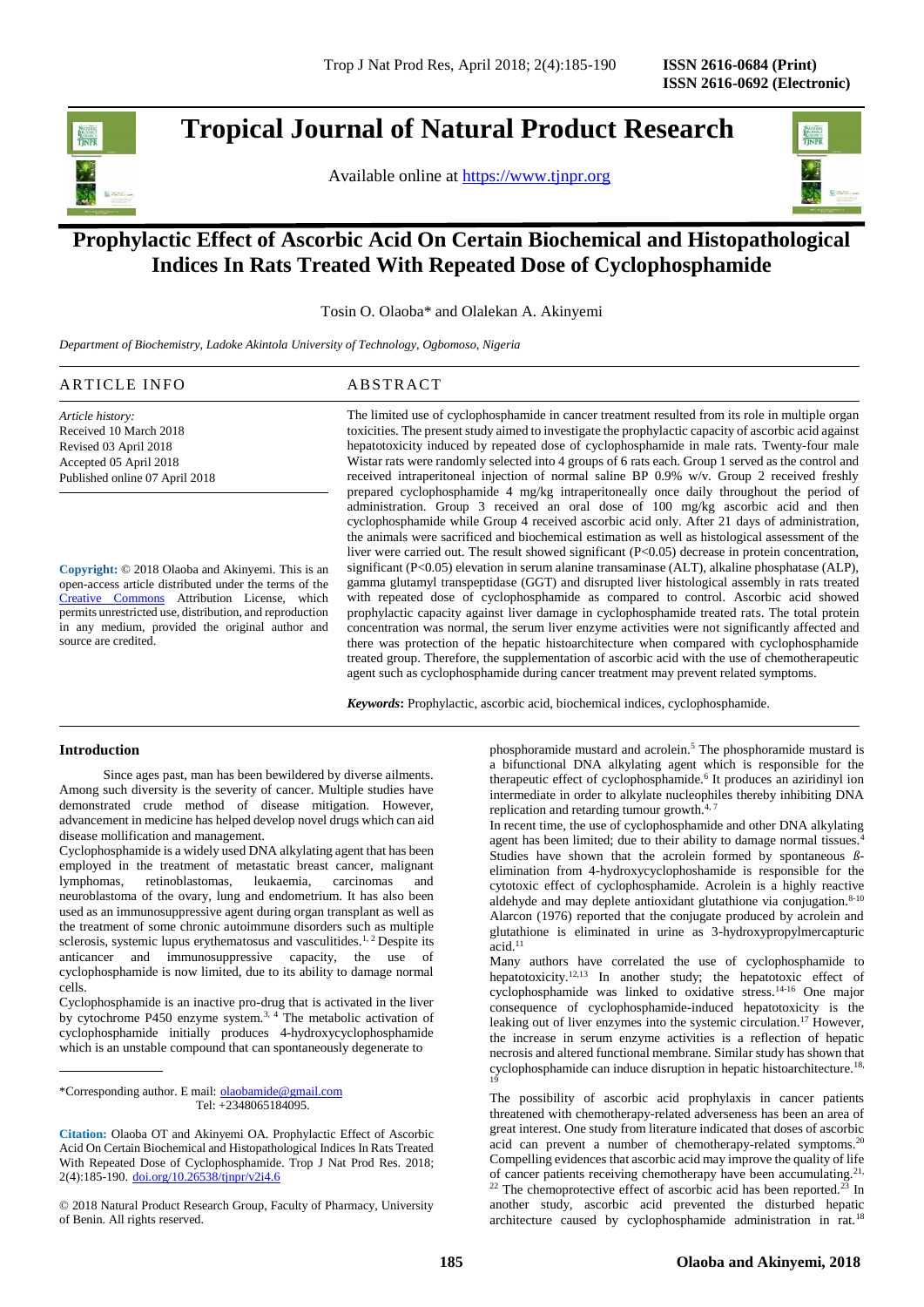# **ISSN 2616-0692 (Electronic)**

Therefore, this study aimed to evaluate the daily efficacy of oral dose of ascorbic acid as a prophylactic measure against cyclophosphamideinduced hepatotoxicity.

# **Materials and Methods**

#### *Reagents and Materials*

Pure cyclophosphamide (white crystalline powder. CTX-GLS, 200 mg) was purchased from GLS Pharmaceutical Limited, India. Ascorbic acid (crystalline powder, CAS No 50-81-7, containing 99.0-100.5% of pure ascorbic acid) was purchased from FoodChem, China. Commercially prepared biochemical reagents (of standard analytical grade) were purchased from Randox Diagnostics, United Kingdom and were refrigerated for later use.

The stock solution of cyclophosphamide was prepared by scaling down the manufacturers recommended dose. The solution was prepared fresh and administered daily. The daily stock solution was prepared by dissolving 3.84 mg of cyclophosphamide in 1.2 mL of sterile water. The stock solution of ascorbic acid was prepared by dissolving 80g of ascorbic acid into 1000ml of distilled water to obtain a concentration of 80 g/1000 mL.

The homogenizing buffer was prepared by dissolving 7.88 g of Tris-HCl and 11.2 g of KCl in 1000 ml of distilled water and adjusted to a pH of 9.4. The washing buffer was prepared by dissolving 11.5 g of KCl in 1000 ml of distilled water and the pH was adjusted to 7.4. However, the homogenising and washing buffer were refrigerated at 4°C for later use.

#### *Animals*

Twenty-four (24) male Wistar rats (average weight of 160 g) were purchased from the Department of Biomedical Sciences, Ladoke Akintola University of Technology (LAUTECH), Oshogbo. All animals were housed in clean and well-aerated metal cages. They were acclimatized for seven days with moderate feeding (twice daily) at a temperature ( $23.2 - 25.3$ °C), relative humidity (42 - 65%) and 12 hours light/12 hours dark sleep/wake cycle.<sup>24</sup>

#### *Ethical Approval*

This research was ethically considered and approved by the Ethical Review Committee of the Ladoke Akintola University of Technology, Ogbomoso, Nigeria. The experiments were conducted in concord with the ethical regulations of the Organization for Economic Co-operation and Development (OECD) for the use of laboratory animals.<sup>25</sup>

#### *Experimental groups*

The animals were randomly distributed into four groups of 6 rats per group after 7 days of acclimatization. Rats in each group were moderately fed throughout the period of administration. In addition, the animals in group 1 (control group) received intra-peritoneal injection<sup>26</sup> of 0.2 mL normal saline (BP 0.9% w/v) for 21 days. Animals in group 2 received intra-peritoneal injection<sup>27</sup> of freshly prepared cyclophosphamide (4 mg/kg body weight) daily for 21 days. Animals in group three received an oral dose<sup>28</sup> of ascorbic acid (100 mg/kg body weight) and then intra-peritoneal injection of cyclophosphamide for 21 days. Animals in group 4 received an oral dose of ascorbic acid only, for 21 days.

### *Blood Sample Collection for Biochemical Analysis*

About 24 hours after 21 days of administration, the test animals were sacrificed by cervical dislocation<sup>29</sup> and carefully opened, blood was collected into a bottle via cardiac puncture using sterile syringe and needles. The blood collected were spun at 4000 rpm for 5 minutes using a bucket centrifuge. The serum obtained were stored in a separate bottle at 4<sup>o</sup>C for later use.

#### *Liver Excision for Histopathological Assessment*

The Liver was completely excised from the test animals. About 1 g each of the liver (from an animal in each group) that had been thoroughly washed in sufficient volume of the washing buffer were completely immersed separately in 10% formalin contained in universal bottle.

#### *Liver Homogenate preparation for protein Analysis*

Liver obtained was thoroughly washed in sufficient volume of cold washing buffer. About 1 g of the intact liver and homogenising buffer

were vigorously agitated using a homogeniser. The homogenised sample were centrifuged at 4000 rpm for 5 minutes using a bucket centrifuge (model 800DCE). The supernatant obtained were stored in a separate bottle at 4°C for later use.

### *Biochemical Assessment of Liver Function*

The liver function was investigated by measuring total plasma protein concentration, total protein concentration of the liver tissue and determination of the liver enzyme activities (Alanine transaminase, alkaline phosphatase and *γ*-glutamyl transpeptidase). Quantitative assessment of total protein concentration was determined by Brunet (Colorimetric) method.<sup>30, 31</sup> Alanine transaminase (ALT) was assessed by kinetic determination of its activity. The method of determination was based on the recommendation of the International Federation of Clinical Chemistry (IFCC). Alkaline Phosphatase (ALP) activity was measured by the optimised standard method recommended by the Deutsche Gesllschaft fur Klinische Chemie.<sup>32</sup> *γ*-glutamyl transpeptidase (GGT) activity was determined as the quantitative measure of 5-amino-2-nitrobenzoate at 405 nm following GGT-catalysed reaction between L- *γ*-glutamyl-3-carboxy-4-nitroanilide and glycylglycine.

# *Histopathological Analysis*

The histopathological processing of the liver organ as well as slide elucidation were carried out in the Department of Morbid Anatomy and Histopathology of the Lagos University Teaching Hospital, Lagos, Nigeria. The formalin-fixed liver was dehydrated in ascending grades of alcohol and cleared before paraffin embedding. A microtome was used to cut out thin sections from the embedded tissue after which the slides were prepared and stained appropriately. The histological features and a micrograph were obtained by qualitative examination of the stained sections under a compound light microscope.<sup>33, 34</sup>

#### *Statistical Analysis*

Data collected were expressed as mean  $\pm$  SD, subjected to one-way analysis of variance (ANOVA) using the statistical SPSS 20 (SPSS Inc. Chicago, IL, USA). Least significant differences (LSD) were used as a point of significance among treatment groups. P<0.05 was considered statistically significant in statistical comparison.

#### **Results and Discussion**

Cyclophosphamide, a potent DNA alkylating agent is now limitedly used in the treatment of cancer, due to its ability to damage normal cell.<sup>1,</sup> <sup>35</sup> As an inactive prodrug; it becomes metabolically activated by the hepatic cytochrome P450 enzyme system.36, 37 Acrolein, one of the active metabolites of cyclophosphamide is responsible for its toxicity.38- 40

Multiple studies have shown that the toxic metabolite of cyclophosphamide can induce hepatotoxicity. Moreover, cyclophosphamide-induced hepatotoxicity is known, and it has been correlated with weight loss, decreased total protein concentration, oxidative stress, leaking out of liver enzymes<sup>14, 15, 17</sup> and alteration in hepatic histological architecture.<sup>18, 19</sup> The present study showed that repeated administration of cyclophosphamide at a low dose regimen culminate to hepatic damage. There were decreased total protein concentration in serum and liver (figures 1 and 2) and marked (P<0.05) elevation of liver enzymes (alanine transaminase, alkaline phosphatase, gamma glutamyl transpeptidase) in the serum (figures 2, 3 and 4). The result is in aggreement with the report of other investigators.<sup>18, 41</sup> The decrease in total protein concentration may be due to DNA damage and the inhibition of protein synthesis caused by cyclophosphamideinduced free radical generation.<sup>14</sup> The altered level of liver enzyme activities in the serum of Group 2 animals may be a reflection of hepatocellular damage as well as compromised functional membrane.<sup>42</sup> Ascorbic acid supplementation provided prophylactic measure against cyclophosphamide-induced hepatotoxicity. In this study, rats treated with oral dose of ascorbic acid before intraperitoneal administration of cyclophosphamide (Group 3) showed prophylaxis against total protein loss and prevented the abrupt increase in serum enzyme activity. This significant decrease in serum enzyme activity as compared to rats challenged with repeated dose of cyclophosphamide agrees with a report that provided experimental evidence on the protective role of ascorbic acid against cyclophosphamide-induced hepatotoxicity.<sup>18</sup> The antioxidant prowess and free radical scavenging potential of ascorbic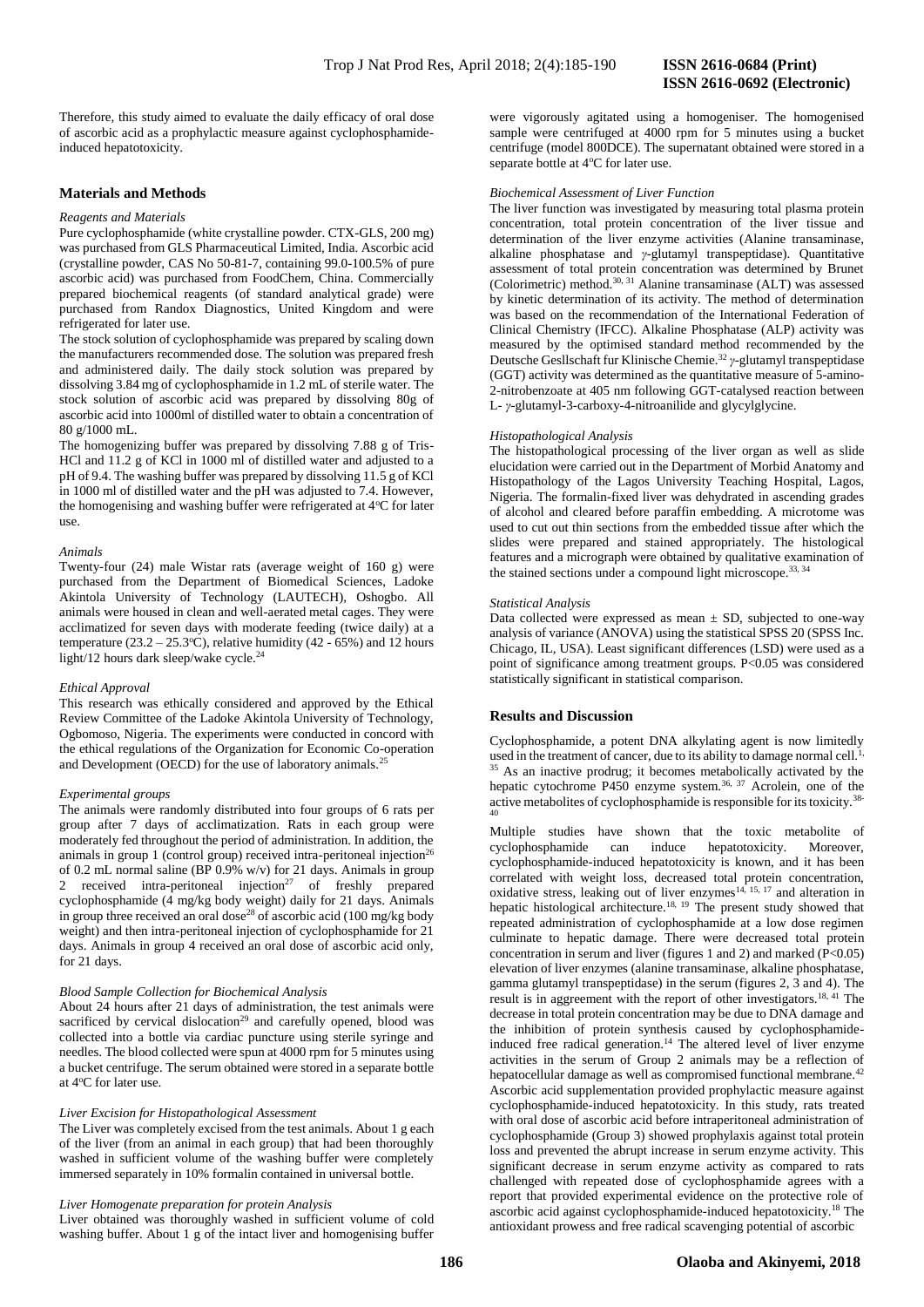**ISSN 2616-0692 (Electronic)** 



**Figure 1:** Serum total protein concentration (g/dL). Values are expressed as mean  $\pm$  SD, n = 6. \* Value differ significantly (P<0.05) from group 1 (control). \*\* Value differ significantly (P<0.05) from cyclophosphamide treated group 2



**Figure 2:** Liver total protein concentration (g/dL). Values are expressed as mean  $\pm$  SD, n = 6. \* Value differ significantly (P<0.05) from group 1 (control). \*\* Value differ significantly (P<0.05) from cyclophosphamide treated group 2.



**Figure 3:** Serum Alkaline Phosphatase (ALP) activity (U/L). Values are expressed as mean  $\pm$  SD, n = 6. \* Value differ significantly (P<0.05) from group 1 (control). \*\* Value differ significantly (P<0.05) from cyclophosphamide treated group 2.



**Figure 4:** Serum Alanine Transaminase (ALT) activity (U/L). Values are expressed as mean  $\pm$  SD, n = 6. \* Value differ significantly (P<0.05) from group 1 (control). \*\* Value differ significantly (P<0.05) from cyclophosphamide treated group 2.



**Figure 5:** Serum Gamma Glutamyl Transpeptidase (GGT) activity (U/L).

\*Value differ significantly (P<0.05) from group 1 (control)

acid may be the underlying prophylactic measure provided against cyclophosphamide-induced ROS generation in the hepatocyte; thereby preventing DNA strand breaks, inhibiting lipid peroxidation and markedly increasing protein biosynthesis.<sup>43</sup> The present findings is consistent with an earlier report.<sup>44</sup>

Recent studies have characterised biomarkers used in clinical and preclinical screening for Drug-Induced Liver Injury (DILI).<sup>45</sup> Alanine transaminase which is primarily localised in the liver has been reportedly shown to be one of the liver-abundant enzyme that leaks out into the extracellular space and or the systemic circulation during hepatocellular injury, alanine transaminase remains the most universally accepted biomarkers of hepatocellular necrosis.<sup>45</sup> In our studies, repeated intraperitoneal administration of cyclophosphamide (Group 2) led to hepatocellular necrosis and culminating into marked (P<0.05) increase in serum level of Alanine transaminase as compared to the control (figure 4). This reflects hepatic damage. The present data is consistent with a recent report.<sup>46</sup> In another study, increase in serum alkaline phosphatase (ALP) may be due to biliary obstruction.<sup>31</sup> A report in 2006 provided a supporting evidence to one of our findings that correlated significant (P<0.05) increase in serum ALP to cyclophosphamide-induced hepatotoxicity (figure 3). The increase in ALP may contribute to cholestactic liver damage.<sup>17</sup> this study also showed marked (P<0.05) elevation in serum gamma glutamyl transpeptidase (GGT) level following repeated administration of cyclophosphamide as compared to control (figure 5). This may be due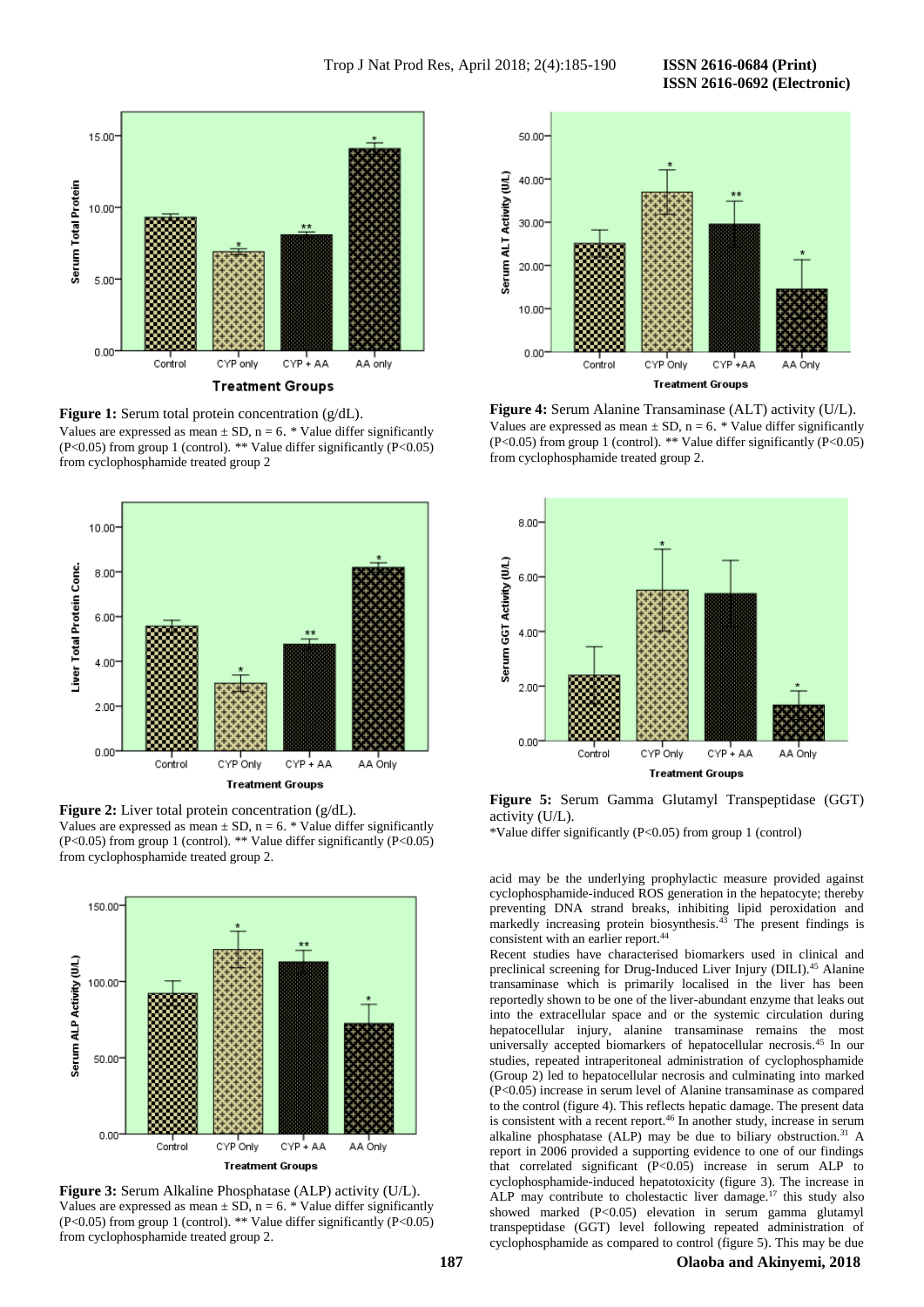# **ISSN 2616-0692 (Electronic)**

to cholestasis and conventional hepatobilliary injury.<sup>45</sup> Moreover, in this studies, the cyclophosphamide-elevated serum liver enzymes (excluding GGT) were normal in groups that received ascorbic acid supplementation before intraperitoneal injection of cyclophosphamide (Group 3). Ascorbic acid prophylactic capacity may be due to its profound ability to bind the cytotoxic metabolite of cyclophosphamide thereby rendering it inactive.<sup>47</sup> The limited potency of ascorbic acid to maintain normal GGT activities in the serum may be due to the contribution made by the destruction of other extrahepatic organs which can also synthesize GGT, since it is an isoenzyme.

The liver is a pivotal organ and the central city of metabolism. It consists the hepatocyte and other microanatomical features. <sup>48</sup> Multiple studies have shown that repeated administration of cyclophosphamide can disrupt hepatic architecture.<sup>49</sup> We found in our studies that repeated dose of cyclophosphamide in Group 2 (plate 2) caused significant distortion in hepatic architecture as compared to control (plate 1); there were interstitial vascular congestion and hepatic centrilobular varcuolization. Our present study is in accordance with the report of Ademola *et al.* (2016) who demonstrated that the histological assessment of hepatic tissue in rat treated with cyclophosphamide showed haemorrhage, interstitial congestion and periportal inflammation.<sup>19</sup>

Also, it was observed that ascorbic acid supplementation to rat before treatment with cyclophosphamide in Group 3 (plate 3) showed marked protection of the hepatocellular structure as well as sustained hepatic histopathological architecture. The present data agree with one report that correlated ascorbic acid supplementation with significant decrease in histopathological degeneration.<sup>50</sup>



**Plate 1:** Histology of the liver (control) showing normal histo architecture (H & E 1000x).



**Plate 2:** Histology of the liver (CYP only) showing significant distortion of the hepatic architecture and interstitial vascular congestion as well as hepatic centrilobular vacuolization (H & E 1000x).

# **Conclusion**

The results of this study showed that repeated intraperitoneal administration of cyclophosphamide is associated with hepatic injury, cholestasis and altered histology of the hepatic architecture. However, ascorbic acid supplementation provided prophylactic capacity against cyclophosphamide-induced hepatotoxicity and concurrent protection of the distorted liver histological architecture. Consequently, we recommend ascorbic acid supplementation with the use of cyclophosphamide and other DNA alkylating agent during the treatment of malignant neoplasm.

### **Conflict of interest**

The authors declare no conflict of interest.

# **Authors' Declaration**

The authors hereby declare that the work presented in this article is original and that any liability for claims relating to the content of this article will be borne by them.

### **Acknowledgements**

We would like to gratify the immense contribution of Mr Abidakun Taye Nife.



**Plate 3:** Histology of the liver  $(CYP + AA)$  showing significant protection of the hepatic architecture (H  $\&$  E 1000x).



**Plate 4:** Histology of the liver (AA only) showing normal hepatic tissue architecture just like the control group (H & E 1000x).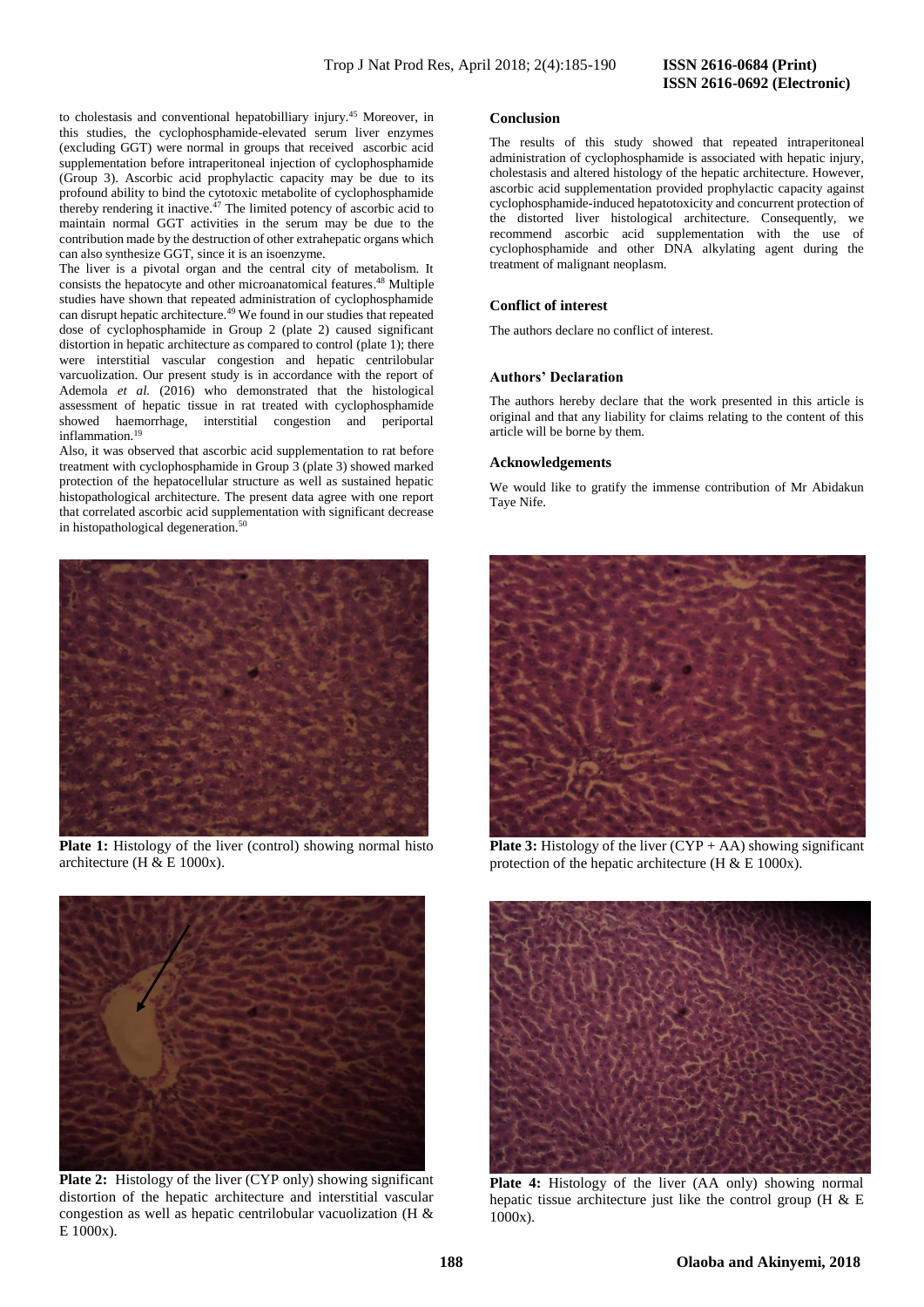# **References**

- 1. Ahmed AR, Hombal SM. Cyclophosphamide (Cycloxan). A review on relevant pharmacology and clinical uses. J Am Acad Dermatol*.* 1984; 11: 1115-1126.
- 2. Omidvar Z, Parivar K, Sanee H, Amiri-Tehranizadeh Z, Baratian A, Saberi MR, Asoodeh A, Chamani JK. Investigation with spectroscopy, Zeta potential and Molecular Modelling of the Non-cooperative behaviour between cyclophosphamide hydrochloride and aspirin upon interaction with human serum albumin: binary and ternary systems from the view point of multi-drug therapy. J Biomol Struct Dyn*.* 2011; 29: 181-206.
- 3. Connors TA, Cox PJ, Farmer PB. Some studies on the active intermediate formed in the microsomal metabolism of cyclophosphamide and isophosphamide. Biochem Pharmacol*.* 1974; 23: 115-129.
- 4. Flowers JL, Ludeman SM, Gamcsik MP*.* Evidence for a role of chloroethylaziridine in the cytotoxicity of cyclophosphamide. Cancer Chemother Pharmacol*.* 2000; 45: 335-344.
- 5. Völker G, Dräger U, Peter G. Studien zum spontanzerfall von 4-hydroxycyclophosphamid und 4 hydroxyperoxycyclophosphamid mit hilfe der dünnschichtschromatographie. Arzneimittel-Forsch Drug Res 1974; 24: 1172-1176.
- 6. Shanmugarajan TS, Arunsunder M, Somasundaram I, Sivaraman D, Krishnakumar E, Ravichandran V. Ameliorative effect of *Ficus hispida Linn* leaf extract on cyclophosphamide-induced oxidative hepatic injury in rat. J Pharmacol & Toxicol*.* 2008; 3(5): 363-372.
- Sladek NE. Metabolism of oxazaphosphorines. Pharmacol Ther*.* 1988; 37: 301-315.
- 8. Gurtoo HL, Hipkens JH, Sharma SD. Role of glutathione in the metabolism-dependent toxicity and chemotherapy of cyclophosphamide. Cancer Res*.* 1981; 41: 3584-3591.
- 9. Crook TR, Souhami RL, McLean AEM. Cytotoxicity, DNA cross-linking, and single strand breaks induced by activated cyclophosphamide and acrolein in human leukemia cells. Cancer Res*.* 1986; 46:5029-5034.
- 10. Blomgren H, Hallsröm M. Possible role of acrolein in 4 hydroxyperoxycyclophosphamide-induced cell damage *in vitro.* Methods Find Exp Clin Pharmacol*.* 1991; 13: 11-14.
- 11. Alarcon RA, Meienhofer J. Formation of the cyctotoxic aldehyde acrolein during *in vitro* degradation of cyclophosphamide. *Nat New Biol.* 1971; 233: 250-252.
- 12. Ludeman SM. The chemistry of the metabolites of cyclophosphamide. Curr Pharm Des*.* 1999; 5: 627-643.
- 13. King PD, Perry MC. Hepatotoxicity of chemotherapy. Oncologist 2001; 6:162-176.
- 14. Bhata K, Ahmad F, Rashid H, Raisuddin S. Protective effect of S-allylcycteine against cyclophosphamide-induced bladder hemorrhagic cyctitis in mice. Food Chem Toxicol. 2008; 46:3368-3374.
- 15. Rouissil K, Kouidhil S, Hamrita B, Outerhani S, Cherif M, Elgaaied AB. Therapeutic effect of *Aloe vera* plant extract against cyclophosphamide and buthionine sulfoximine induced toxicities in the bladder. Biochem Pharmacol. 2012; 1: 101-107.
- 16. Zarei M, Shivanandappa T. Amelioration of cyclophosphamide-induced hepatotoxicity by the root extract of *Decalepis hamiltonii* in mice. Food Chem Toxicol*.*  2013; 57: 179-184.
- 17. Senthilkumar S, Devaki T, Manohar BM, Babu MS. Effect of squalene in cyclophosphamide-induced toxicity. Clin Chim Acta*.* 2006*;* 364: 335-342.
- 18. Sheetla C, Bashir A, Rajendra C, Vinoy KS. Ameliorative role of ascorbic acid against hepatotoxicity induced by chemotherapeutic drug cyclophosphamide, in male albino rat, *Rattus norvegicus*. Int J Biol Pharm Res*.* 2014; 5(11):830-842.
- 19. Ademola AO, Olutayo TO, Ebunoluwa RA, Akinrinde SA, Rachael OO, Adebowale BS. Cyclophosphamide-induced hepatotoxicity in wistar rats: the modulatory role of gallic

acid as a hepatoprotective and chemopreventive phytochemical. Int J Prev Med. 2016; 7: 51-58.

- 20. Anitra CC, Margret CM, John SC. The effect of intravenous vitamin C on cancer and chemotherapy-related fatigue and quality of life. Front Oncol*.* 2014; 4: 283.
- 21. Yeom CH, Jung GC, Song KJ. Changes of terminal cancer patients' health-related quality of life after high dose of vitamin C administration. J Korean Med Sci. 2007; 22(1): 7- 11.
- 22. Vollbracht C, Schneider B, Leendert V, Weiss G, Aurebach L, Beuth J. Intravenous vitamin C administration improves quality of life in breast cancer patients during chemradiotherapy and after care: results of a retrospective, multicare, epidemiological cohort study in Germany. Pub Med*.* 2011; 25(6): 983-990.
- 23. Ali SA. Chemoprotective effect of ascorbic acid on cyclophosphamide induced oral toxicity. J Med Sci*.* 2017; 21(1): 1540-1551.
- 24. Reeb C, Jones R, Beard D, Bedigam H, Myers D, Paigen B. Microenvironment in ventilated animals cages with differing ventilation rates mice population, and frequency of bedding changes. Contemp Top Lab Anim Sci 1998; 37: 43-49.
- 25. OECD. Guidelines for testing of chemicals. Repeated 28-day oral toxicity study in rodents. Guideline 407. Organization for Economic Co-operation and Development. 2008.
- 26. Coria-Avila GA, Gavrila AM, Menard S, Ismail N, Pfaus JG. Cecum location in rats and the implications for intraperitoneal injections. Lab Anim (NY) 2007; 36: 25-30.
- 27. Lukas G, Brindle SD, Greegard P. The route of absorption of intraperitoneally administered compounds. J Pharmacol Exp Ther 1971; 178:562-566.
- 28. McEvoy GK. Drug Information the American Hospital Formulary Service, America Society of Health. System Pharmacists, Inc., MD. 1993.
- 29. Close B, Banister K, Baumans V, Bernoth EM, Bromage N, Bunyan J, Erhardt W, Flecknell P, Gregory N, Hackbarth H, Morton D, Warwick C. Recommendations for euthanasia of experimental animals: part 2. Lab Anim 1997; 31: 1-32.
- 30. Koller A. Total serum protein. Kaplan A. Clinical Chemistry. The C. V. Mosby Co. St Louise. Toronto. Princeton. 1984; 1316-1324, 418.
- 31. Burtis CA, Ashwood ER. Textbook of Clinical Chemistry. (3rd ed.). Saunders, Philadelphia. 1999.
- 32. Rec. GSCC (DGKC). J Clin. Chem. Clin. Biochem*.* 1972; 10:182.
- 33. Drury RA, Wallington EA, Cancerson R. 4th ed. Oxford, London, New York: Oxford University Press; Carlton's Histopathological Techniques. 1976.
- 34. Luna LC. Manual of histologic staining methods. Armed Forces Institute of Pathology. (3rd edn). New York, McGraw Hill Book Company. 1968.
- 35. Colleoni M, Rocca A, Sandri MT. Low dose oral methotrexate and cyclophosphamide in metastatic breast cancer: antitumour activity and correlation with vascular endothelial growth factor levels. Ann Oncol. 2002; 13: 73- 80.
- 36. Huang Z, Roy P, Waxman DJ. Role of liver microsomal CYP 3A4 and CYP2B6 in catalysing N-dechloroethylation of cyclophosphamide and ifosfamide. Biochem Pharmacol. 2000; 59: 961-972.
- 37. Griskevicius L, Yasar U, Sandberg H. Bioactivation of cyclophosphamide: the role of polymorphic CYP2C enzymes. Eur J Clin Pharmacol*.* 2003; 59: 103-109.
- 38. Kern JC, Kehrer JP. Acrolein-induced cell death: A caspaseinfluenced decisions between apoptosis and oncosis/necrosis. Chem Biol Interact*.* 2002; 139: 79-95.
- 39. Sheeja K, Kuttan G. Ameliorating effecr of *Andrographis paniculata* extract against cyclophosphamide-induced toxicity in mice. Asian J Cancer Prev*.* 2006; 7: 609-614.
- 40. Tripathi DN, Jena GB. Astaxanthin intervention ameliorates cyclophosphamide-induced oxidative stress, DNA damage and early hepatocarcinogenesis in rat: Role of Nrf2, p53, p38 and phase-II enzymes. Mutat Res*.* 2010; 696: 69-80.